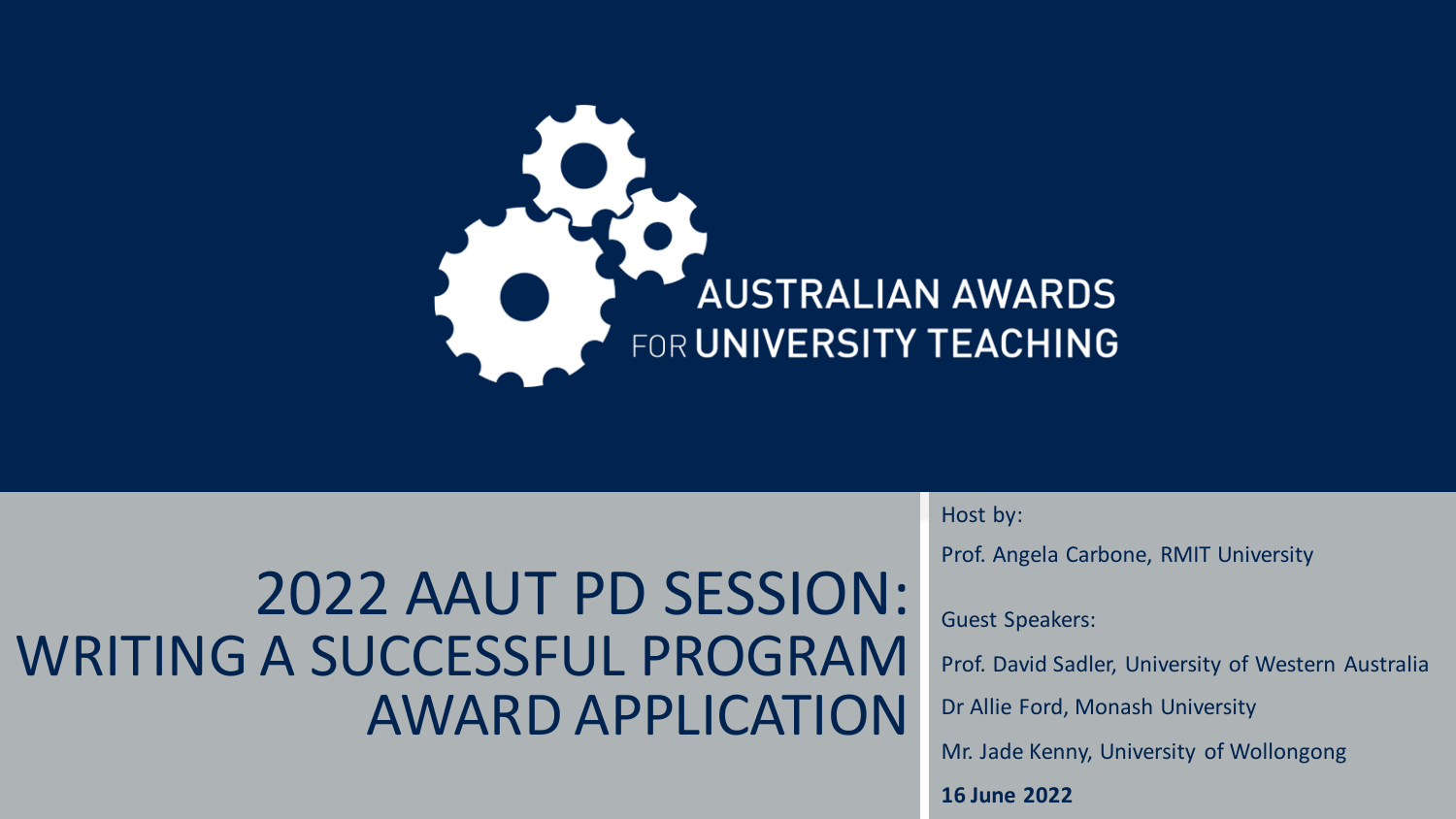# ACKNOWLEDGEMENT OF COUNTRY



On behalf of those present, I acknowledge the Traditional Owners of the land on which we now meet. I pay my respects to their Elders: past, present and emerging.

I also pay my respect to all Aboriginal and Torres Strait Islander people of Australia and hope that the path towards reconciliation continues to be shared and embraced.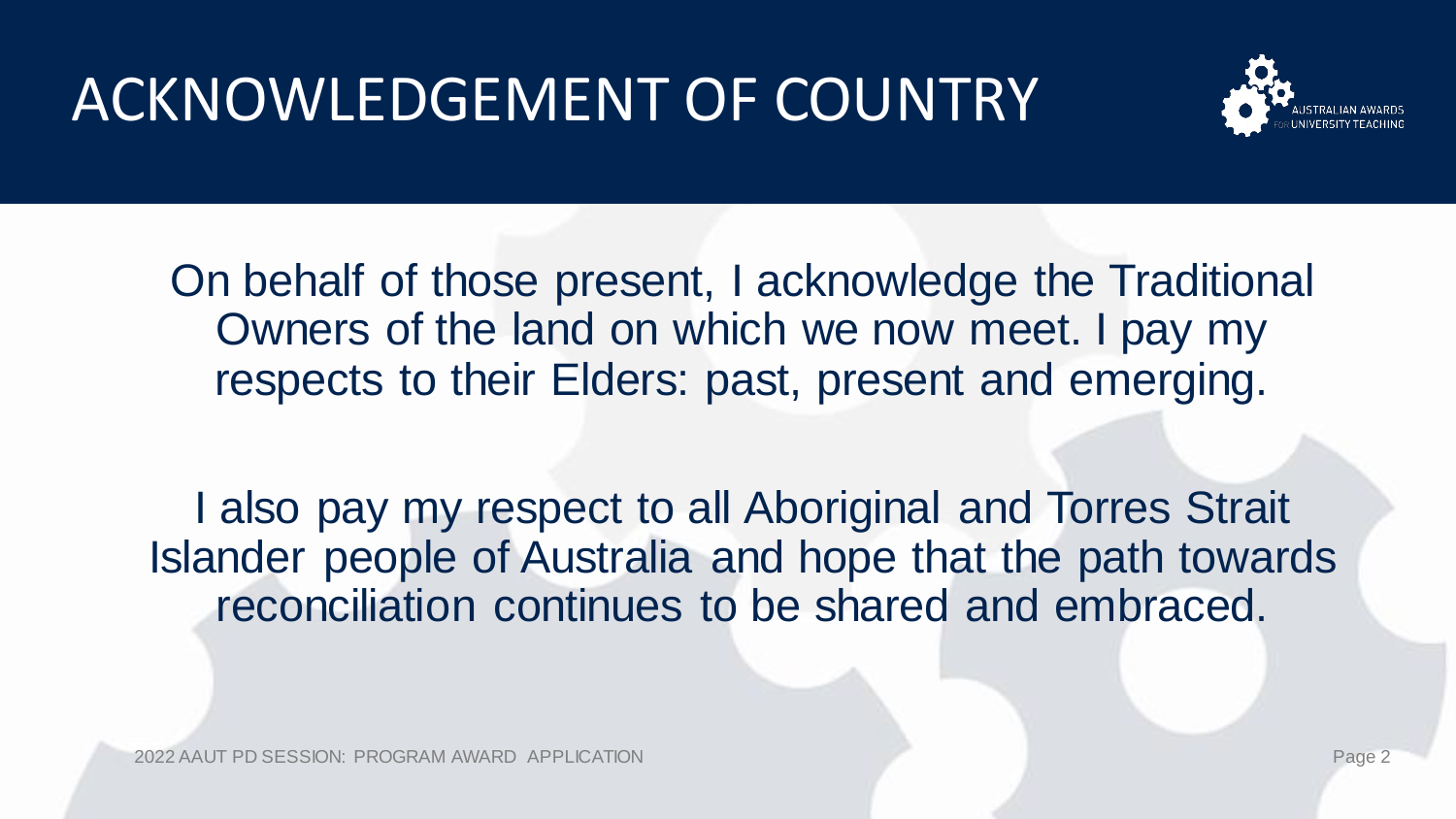#### AAUT AWARDS TEAM





#### **Professor Angela Carbone** Awards Director



#### **Ms Angeline Sim** Awards Manager

#### **Dr Jing Ye** Awards Coordinator

2022 AAUT PD SESSION: PROGRAM AWARD APPLICATION Page 3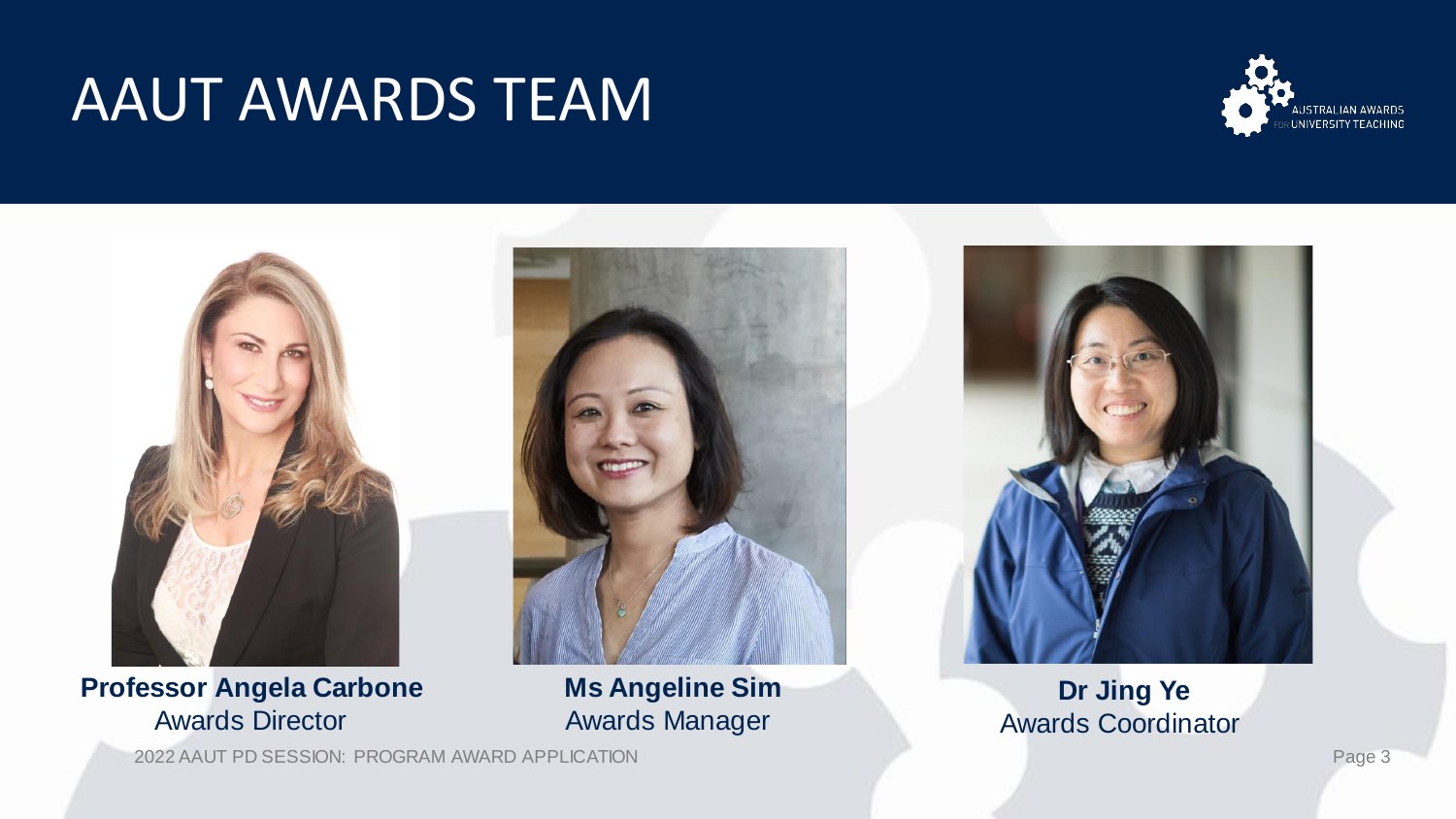### AGENDA



Welcome and purpose Guest presenters:

- Prof. David Sadler, DVCE, University of Western Australia
- Dr Allie Ford, iSAP Team, Monash **University**
- Mr Jade Kennedy, Jindaola Team, University of Wollongong Nomination key dates Q&A

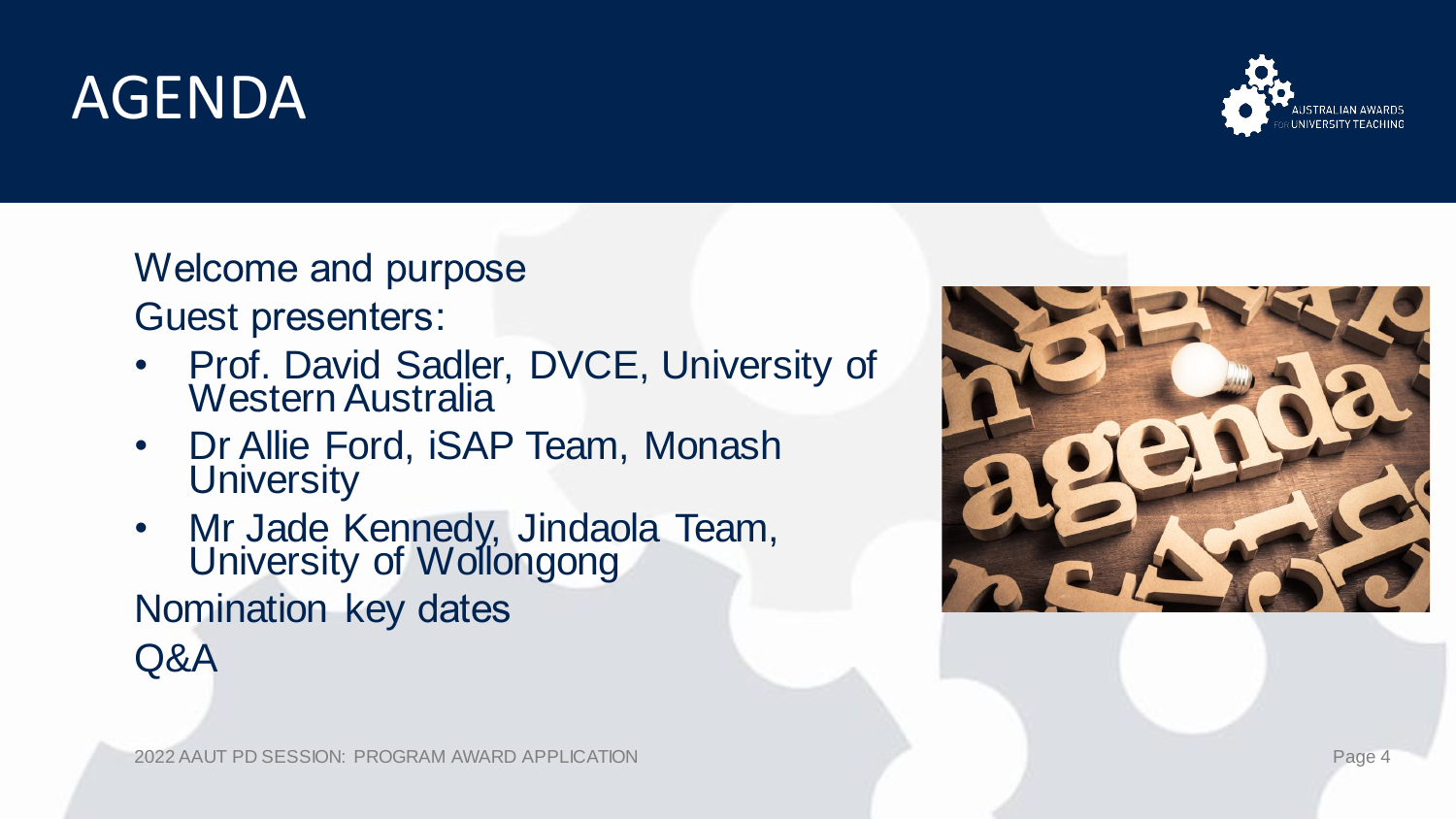#### GUEST PANALISTS





**[Prof. David Sadler](https://research-repository.uwa.edu.au/en/persons/david-sadler)**  Program Awards Committee Chair DVC Education, UWA

2022 AAUT BRIEFING SESSION: PROGRAM AWARD APPLICATION Page 5

**[Dr Allie Ford](https://aus01.safelinks.protection.outlook.com/?url=https%3A%2F%2Fwww.linkedin.com%2Fin%2Fallie-ford%2F&data=05%7C01%7Caaut%40rmit.edu.au%7C0812a4571c04402ad3a208da36c6c1ac%7Cd1323671cdbe4417b4d4bdb24b51316b%7C0%7C0%7C637882524536888104%7CUnknown%7CTWFpbGZsb3d8eyJWIjoiMC4wLjAwMDAiLCJQIjoiV2luMzIiLCJBTiI6Ik1haWwiLCJXVCI6Mn0%3D%7C3000%7C%7C%7C&sdata=YJv5UI57FXB3%2FeGMuLpsSXDC9tMLZ14VGPcWFDKdEcE%3D&reserved=0)** [iSAP Team,](https://rise.articulate.com/share/NMJfZxfh2C_YnlJLwUSVVmtdHbr9gp2-) Monash University

**[Mr. Jade Kennedy](https://www.uow.edu.au/about/our-vision-strategy/our-aboriginal-torres-strait-islander-strategy/our-people/jade-kennedy/)** Jindaola Team, University of Wollongong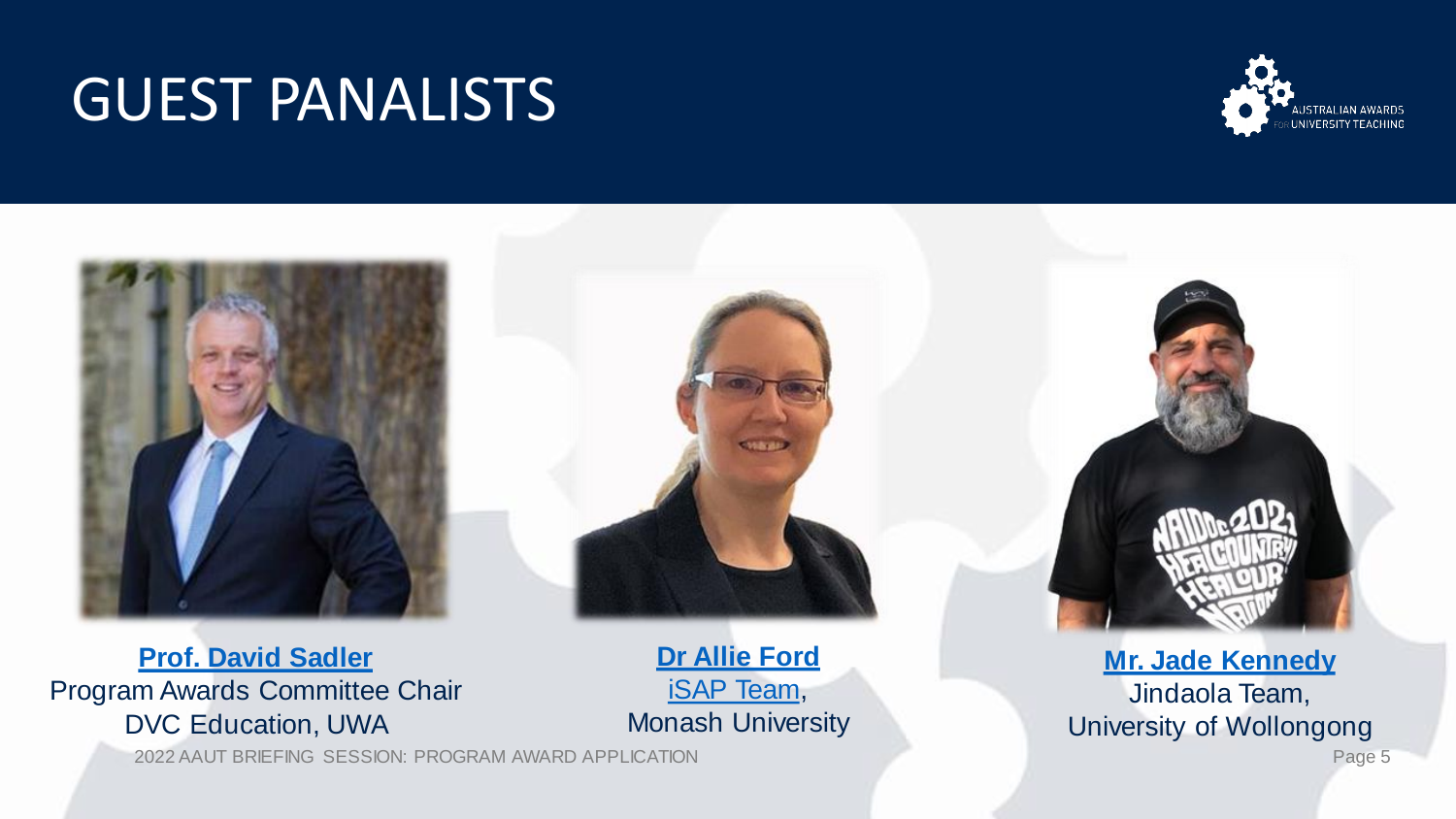# AAUT PROGRAM AWARDS: REFLECTIONS FROM THE CHAIR



Professor David Sadler, PFHEA, NTF DVC Education, University of Western Australia David.Sadler@uwa.edu.au

16th June 2022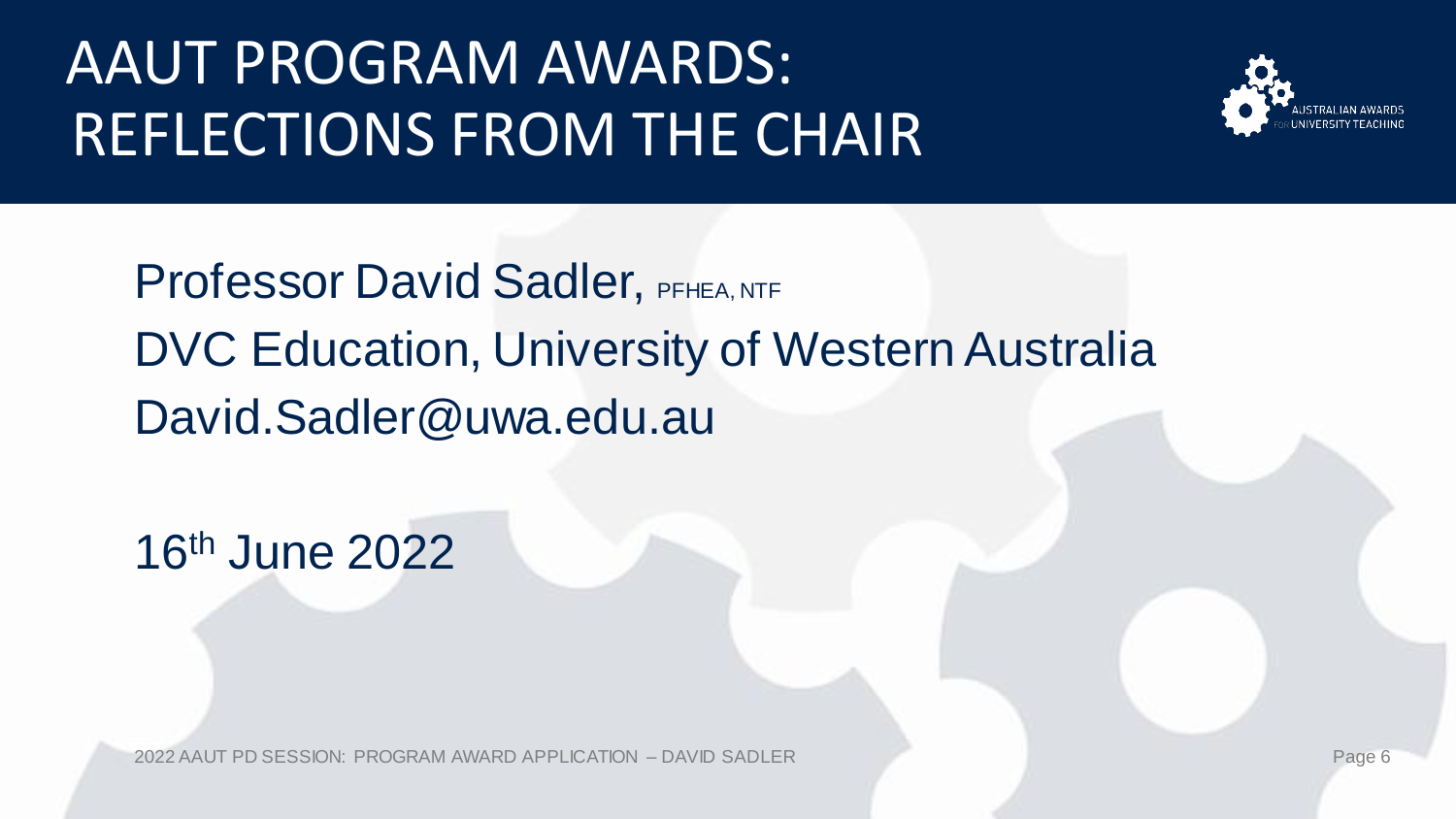# PROGRAM AWARD CATEGORIES



Select one category

- 1. Student experience that supports diversity and inclusive practices.
- 2. Collaboration educational partnerships in learning and teaching.
- 3. Curriculum transformation and innovative pedagogy.
- 4. Work Integrated Learning (WIL) programs that value and enhance student employability.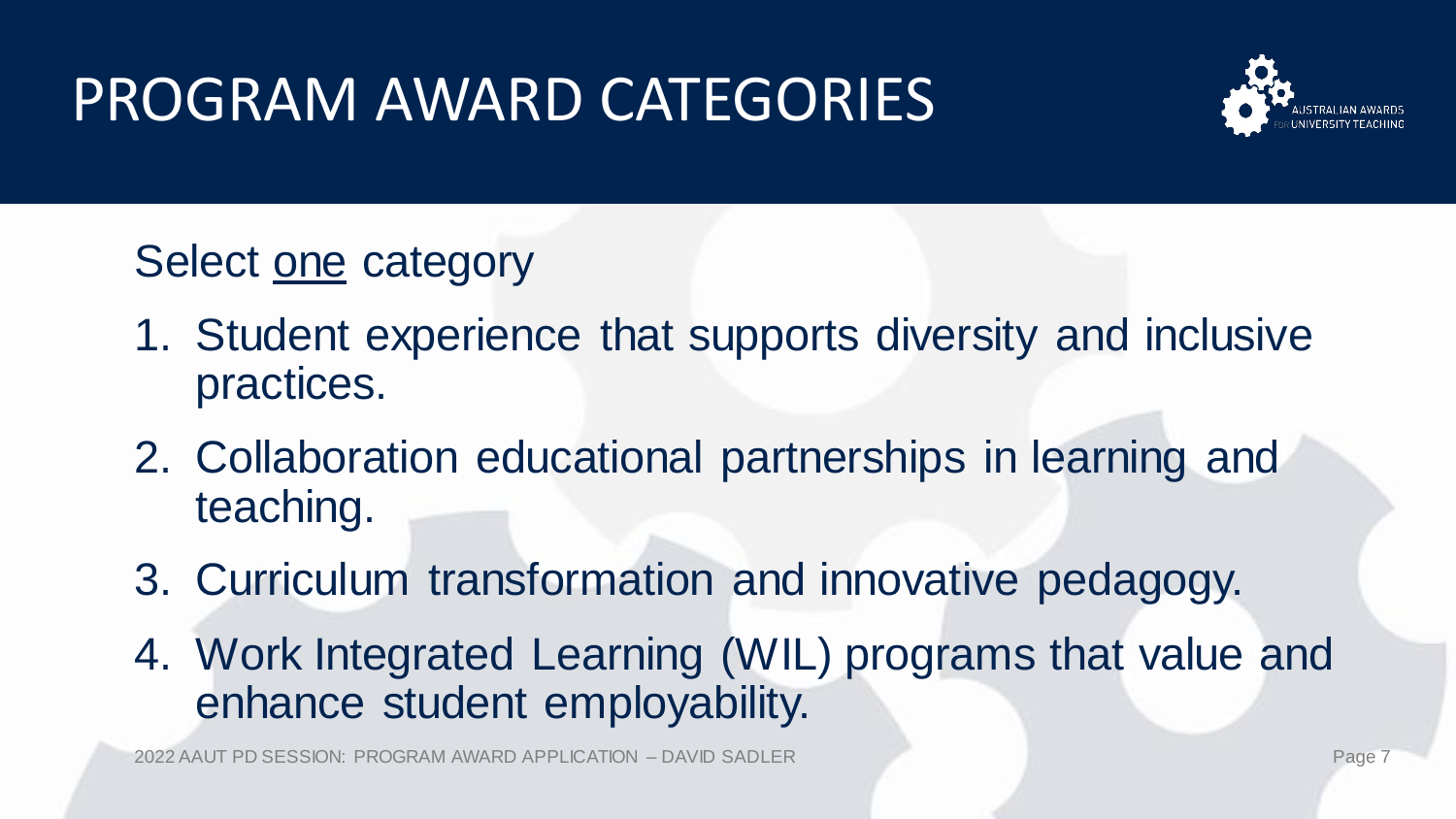# PROGRAM AWARD ASSESSMENT CRITERIA



A. Positively impacted on student learning, student engagement or the overall student experience for a period of no less than three years.

B. Gained recognition from colleagues, the institution, and/or the broader community.

C. Shown creativity, imagination and/or innovation.

D. Drawn on the scholarly literature on teaching and learning to inform the development of initiatives, programs and/or practice.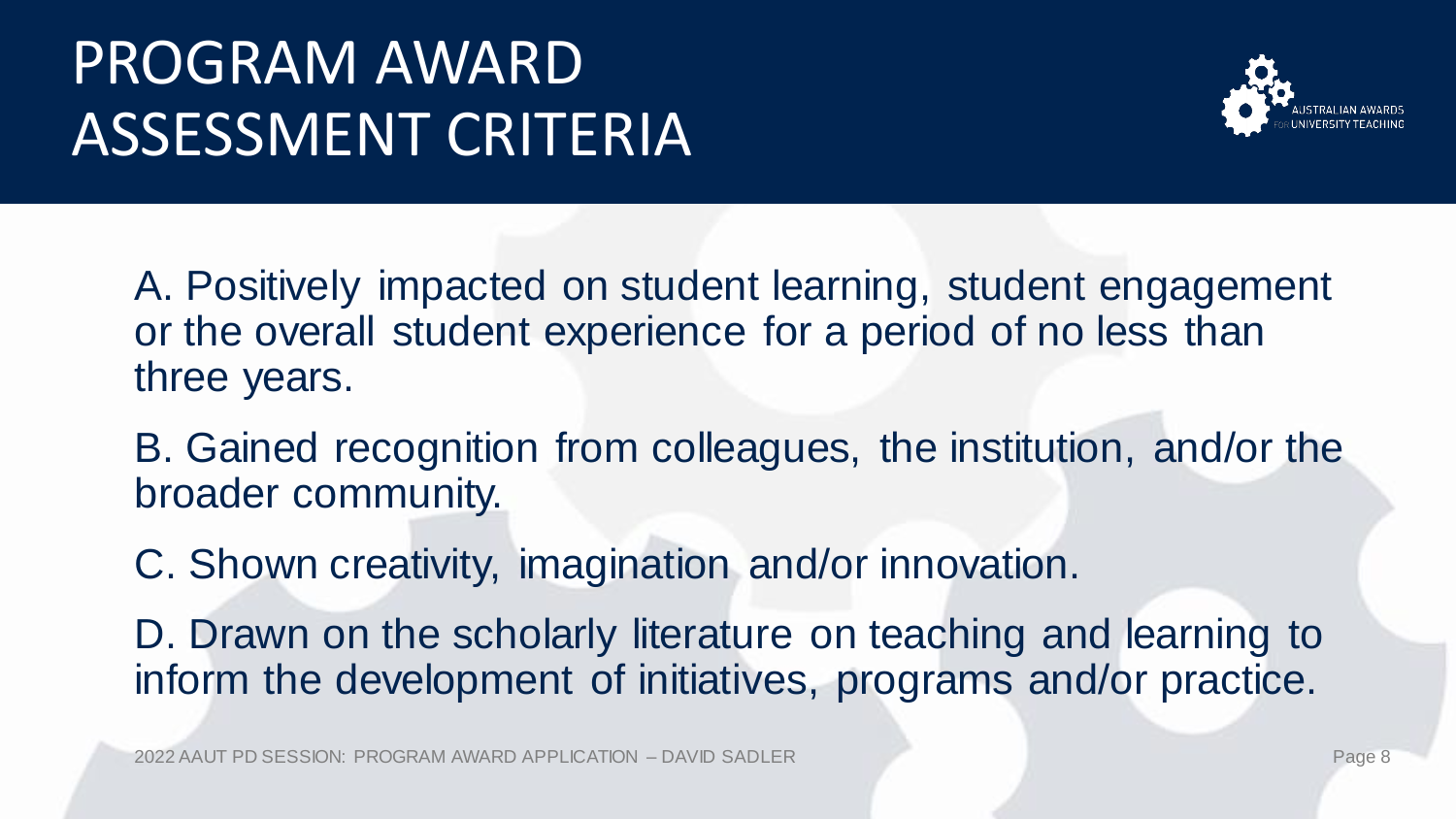#### A DEEPER DIVE



Ensure you answer for yourself these questions **1. Why? 2. What? 3. How? 4. So What?**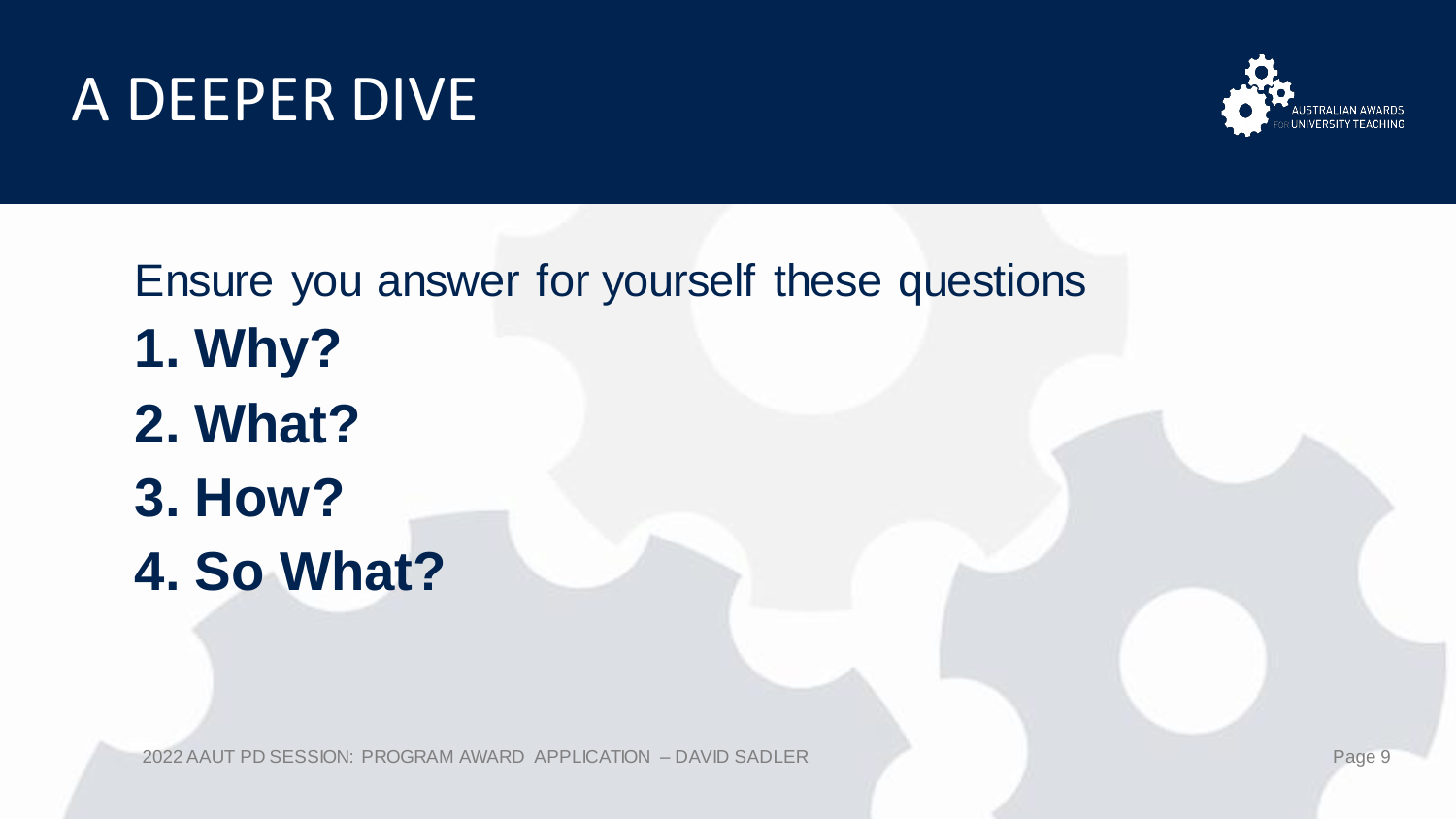#### WHY?



- 1. What is the issue that needs addressing? Why?
- 2. What is the **significance** of this issue:
	- ❖ Within the discipline?
	- ❖ Within the University?
	- ❖ Nationally or internationally?
- 3. Why is this team the right one to explore the issue?
	- ❖ Track record of team/individuals in terms of credibility in relation to issue: publications, awards, ?
	- ❖ Experience
	- ❖ Alignment to institutional strategy? Imperatives at subject levels: Deans of?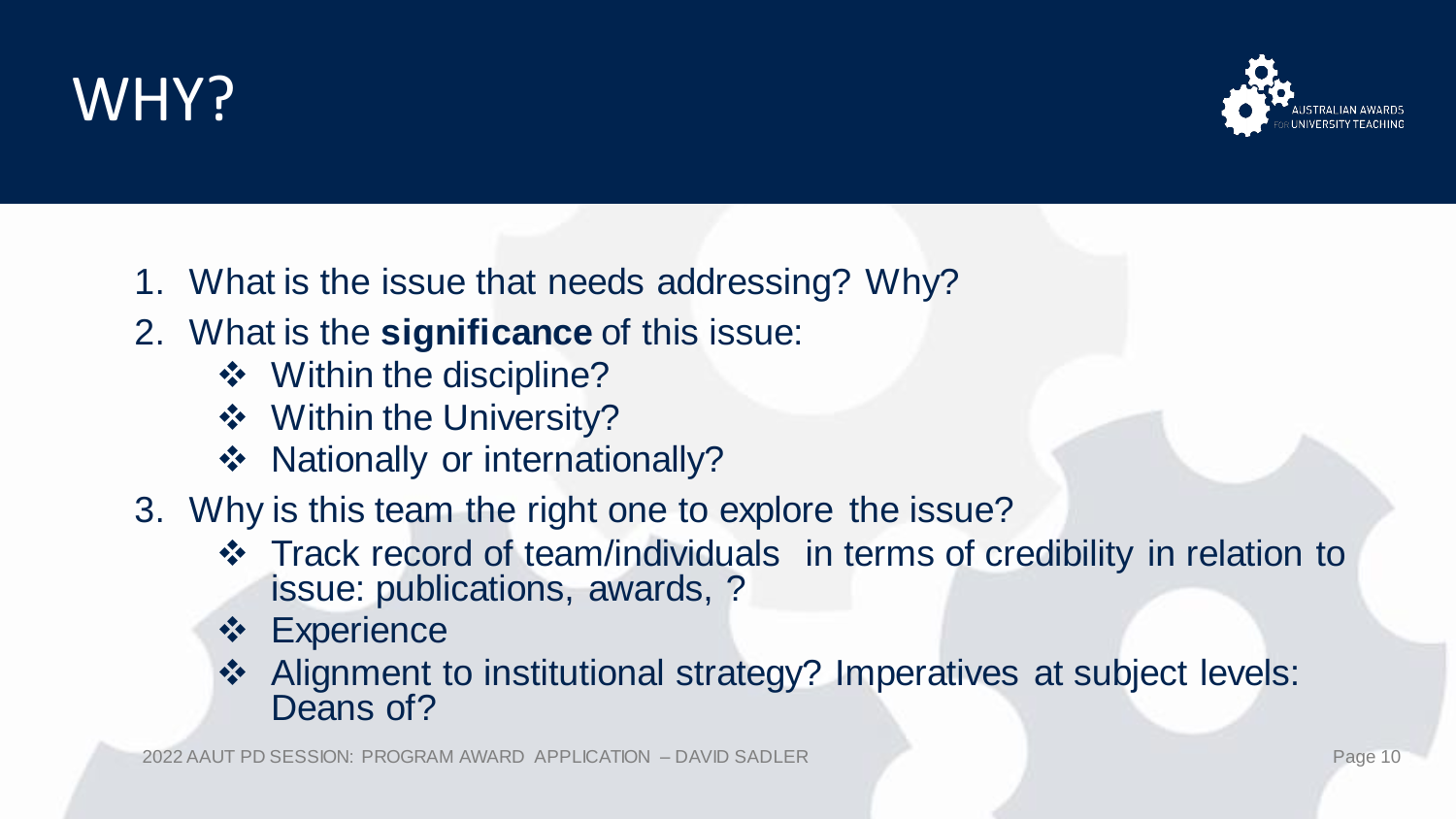



- 1. Why is the approach or project **distinctive**?
	- ❖ Why should this be recognized nationally or is it just University BAU?
- 2. What is the scope of the initiative:
	- ❖ Numbers of students involved
	- ❖ The units involved
	- ❖ Cross-University engagement
	- ❖ TAFE
	- ❖ Industry/employer partnership
	- ❖ Roles of team members

3. **NB.** This should determine what category to apply for: we don't see enough in the collaborative or WIL categories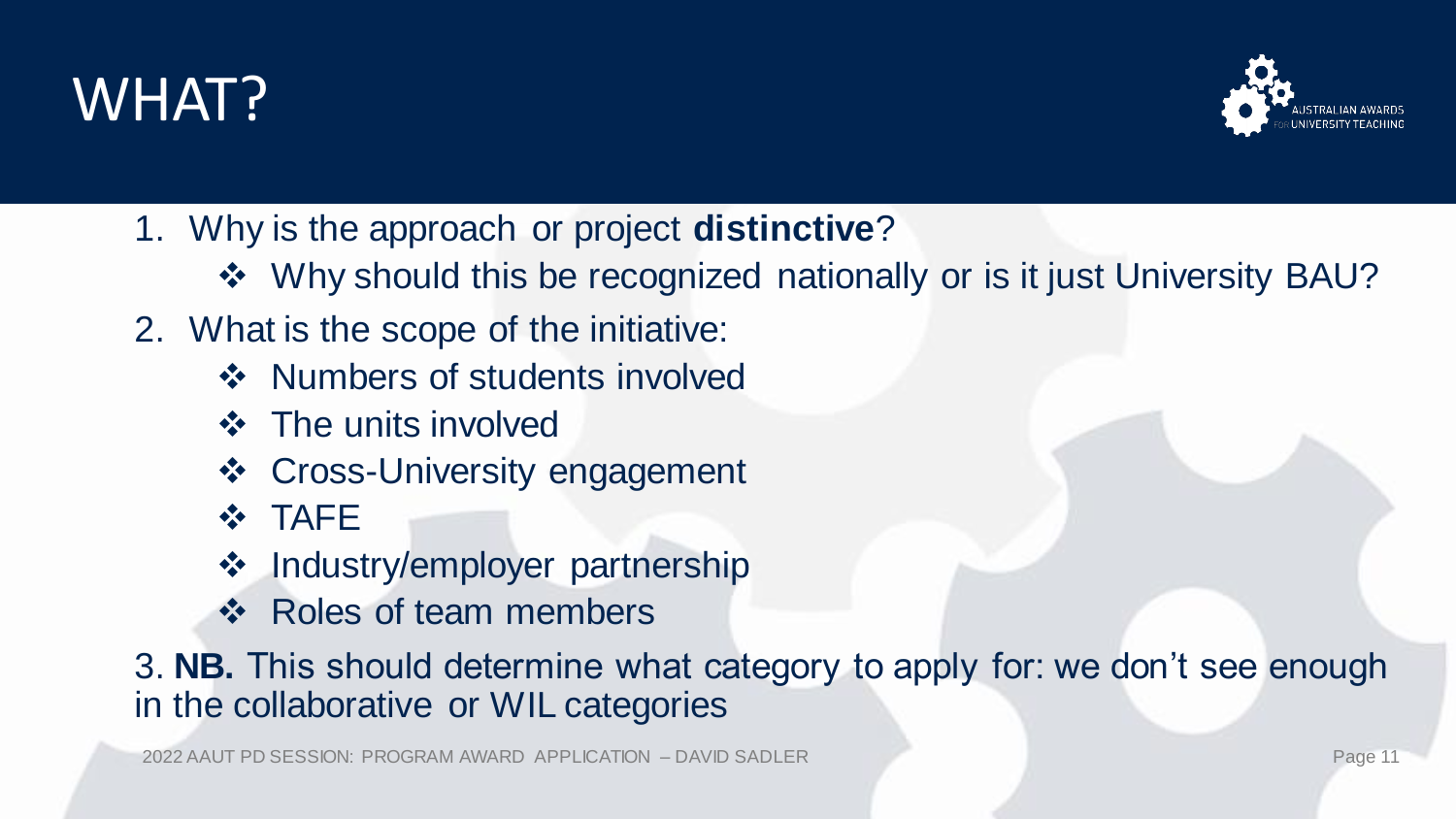# HOW?



- 1. Alignment to Teaching Philosophy and integration of Scholarship?
- 2. Integration of Evaluation at all stages and not just at end. Adjustments in respect of evaluation findings
- 3. Coherence of approach in respect of alignment to problem (why) and the scope (how)
- 4. Longer term sustainability of approach?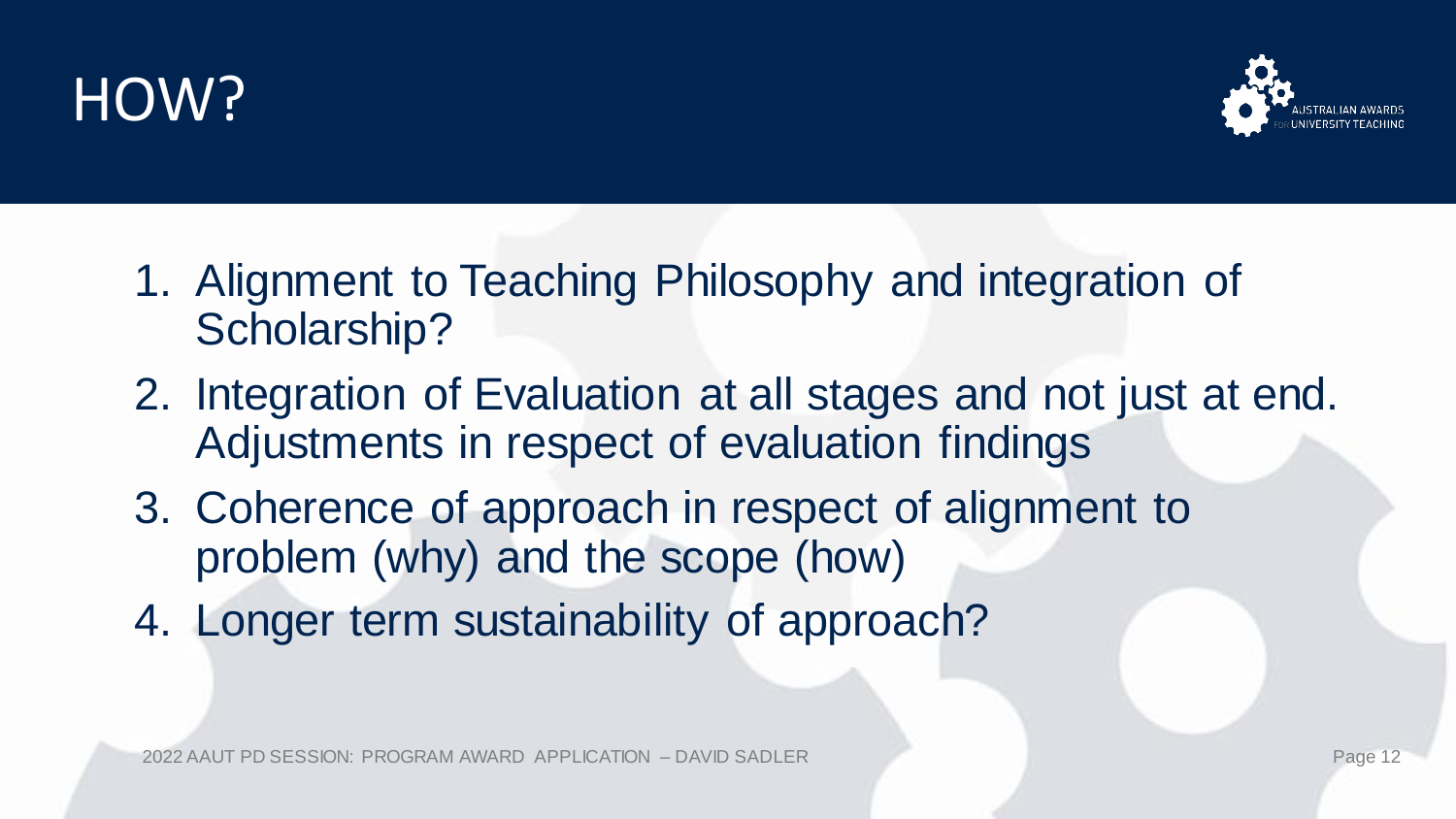### SO WHAT?



#### **The problem area**

- 1. Evidence of achievement against the stated issue- the why question
- 2. Finding a diversity of evidential sources for **impact**:
	- ❖ University recognition
	- ❖ Industry/employer support
	- ❖ Other; government , TAFE, NFP sector etc.
	- ❖ Student achievement, engagement, success: *quantitative* evidence v *qualitative .* Dangers of over-reliance and appearance of selectivity
	- ❖ Evidence of impact in student achievement or behaviours over time and not just within one year/semester
	- ❖ Take-up of approach by other departments in University; across other Universities/internationally
	- ❖ Peer recognition: invitations, presentations, publications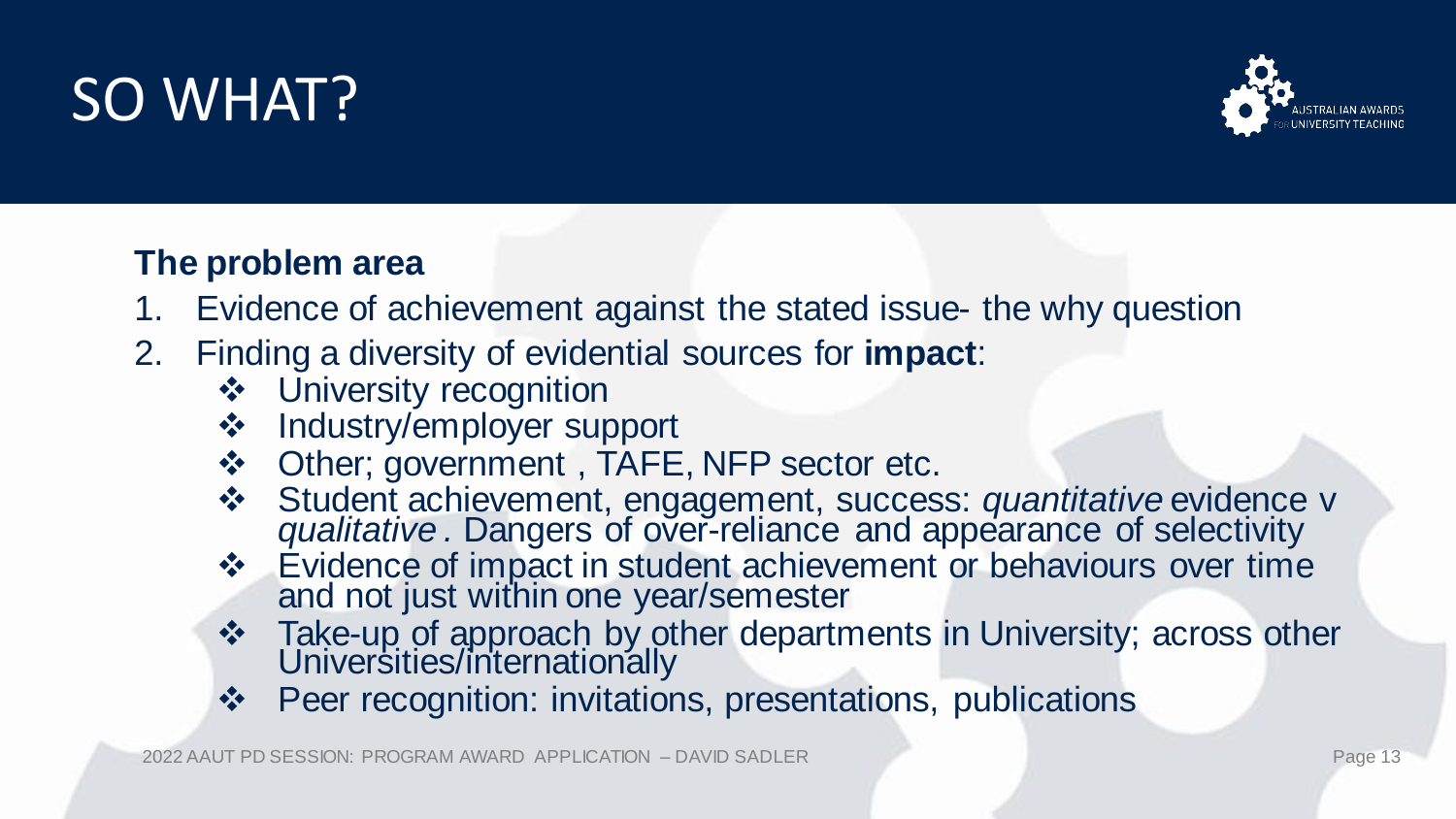## SOME GENERAL POINTS



- 1. Make sure there is clear University support and internal coherence of submissions: we have seen competing internal applications
	- To quote JFK: Success has many fathers but failure is an orphan make sure that it is clear who and what is responsible
- 2. Reflect on what is the right category. Again, we are not seeing enough in the Collaborative educational partnerships of WiL categories
- 3. Keep Equity and Diversity in focus
- 4. Good Practice:
	- Use previous winners as advisers
	- Develop portfolio of materials well in advance: testimonials evaluation data. Useful to avoid last minute rush and also can be repurposed for e.g., promotions or AdvanceHE or other recognition schemes

5. Don't lose heart but take feedback if unsuccessful: we award 4 per year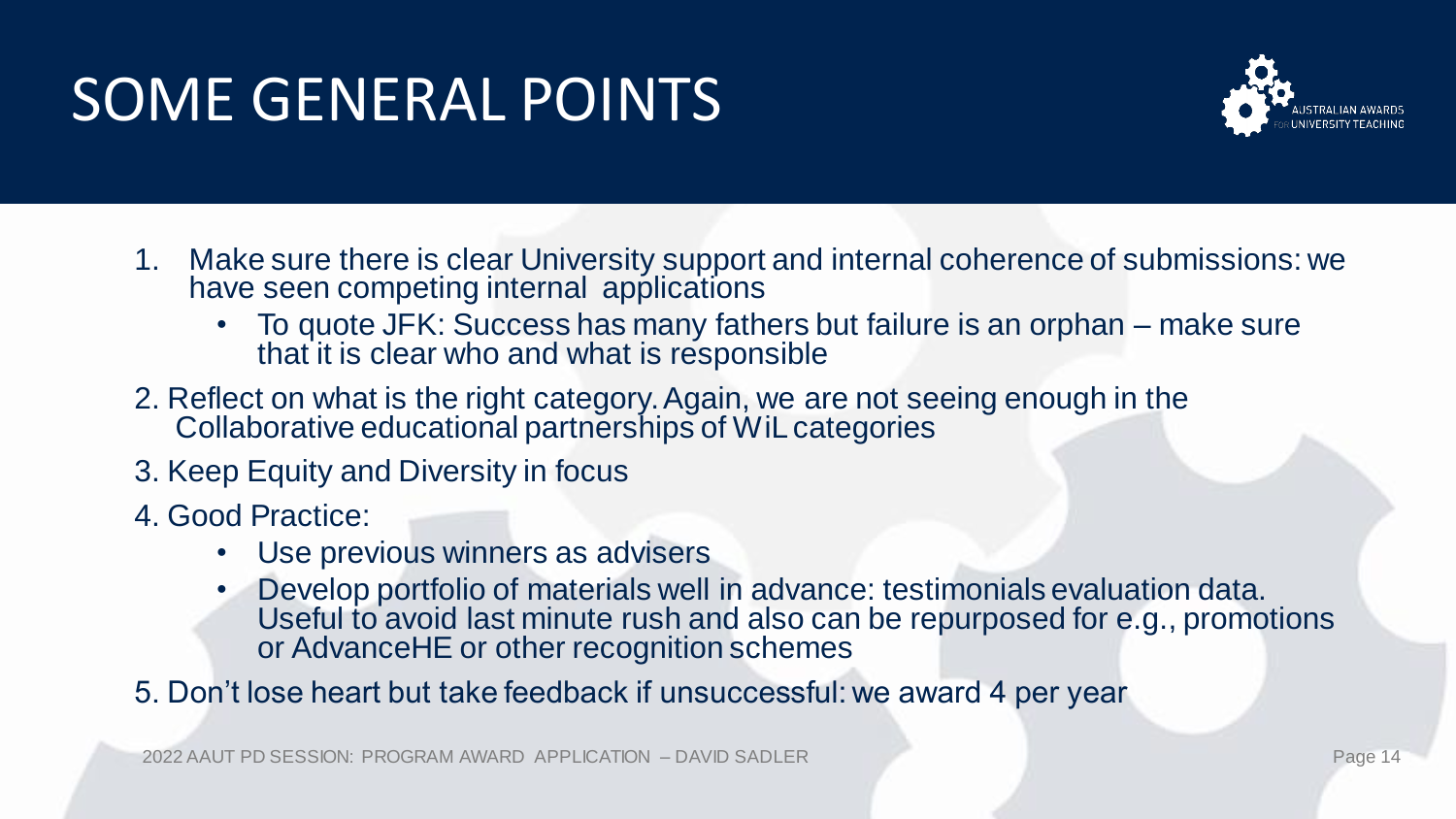

# GUEST PANALISTS: 2021 PROGRAM AWARD RECIPIENTS

- Tell us a bit more about your program
- Share your experience in preparing a program award application
- Overcome any challenges
- Tips for writing a successful program award
- Tips in working effectively as a team
- Words of wisdom



**[Dr Allie Ford](https://aus01.safelinks.protection.outlook.com/?url=https%3A%2F%2Fwww.linkedin.com%2Fin%2Fallie-ford%2F&data=05%7C01%7Caaut%40rmit.edu.au%7C0812a4571c04402ad3a208da36c6c1ac%7Cd1323671cdbe4417b4d4bdb24b51316b%7C0%7C0%7C637882524536888104%7CUnknown%7CTWFpbGZsb3d8eyJWIjoiMC4wLjAwMDAiLCJQIjoiV2luMzIiLCJBTiI6Ik1haWwiLCJXVCI6Mn0%3D%7C3000%7C%7C%7C&sdata=YJv5UI57FXB3%2FeGMuLpsSXDC9tMLZ14VGPcWFDKdEcE%3D&reserved=0)** [iSAP Team,](https://rise.articulate.com/share/NMJfZxfh2C_YnlJLwUSVVmtdHbr9gp2-) Monash University



**[Mr. Jade Kennedy](https://www.uow.edu.au/about/our-vision-strategy/our-aboriginal-torres-strait-islander-strategy/our-people/jade-kennedy/)** Jindaola Team, University of Wollongong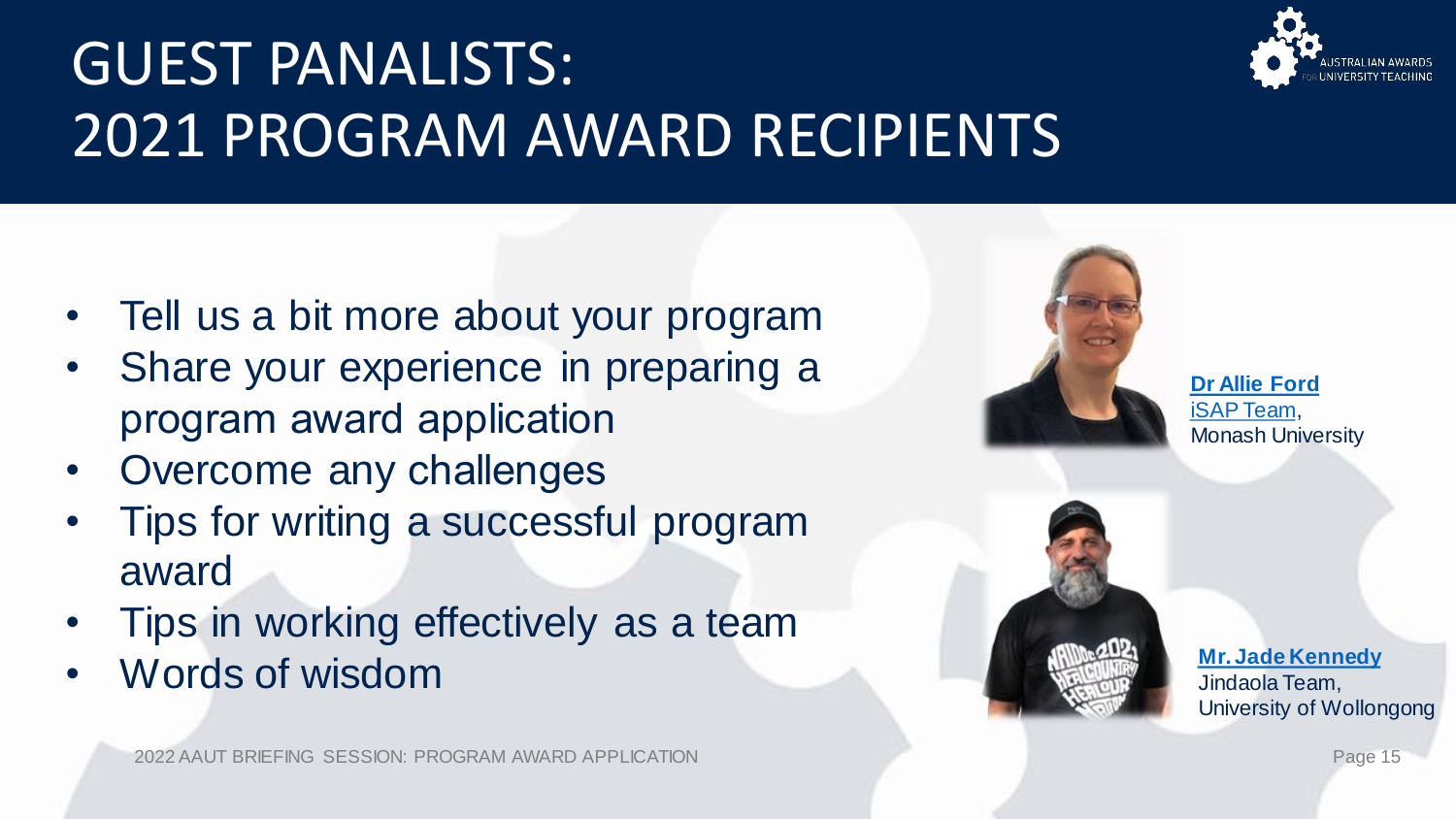#### NOMINATION PROCESS/KEY DATES



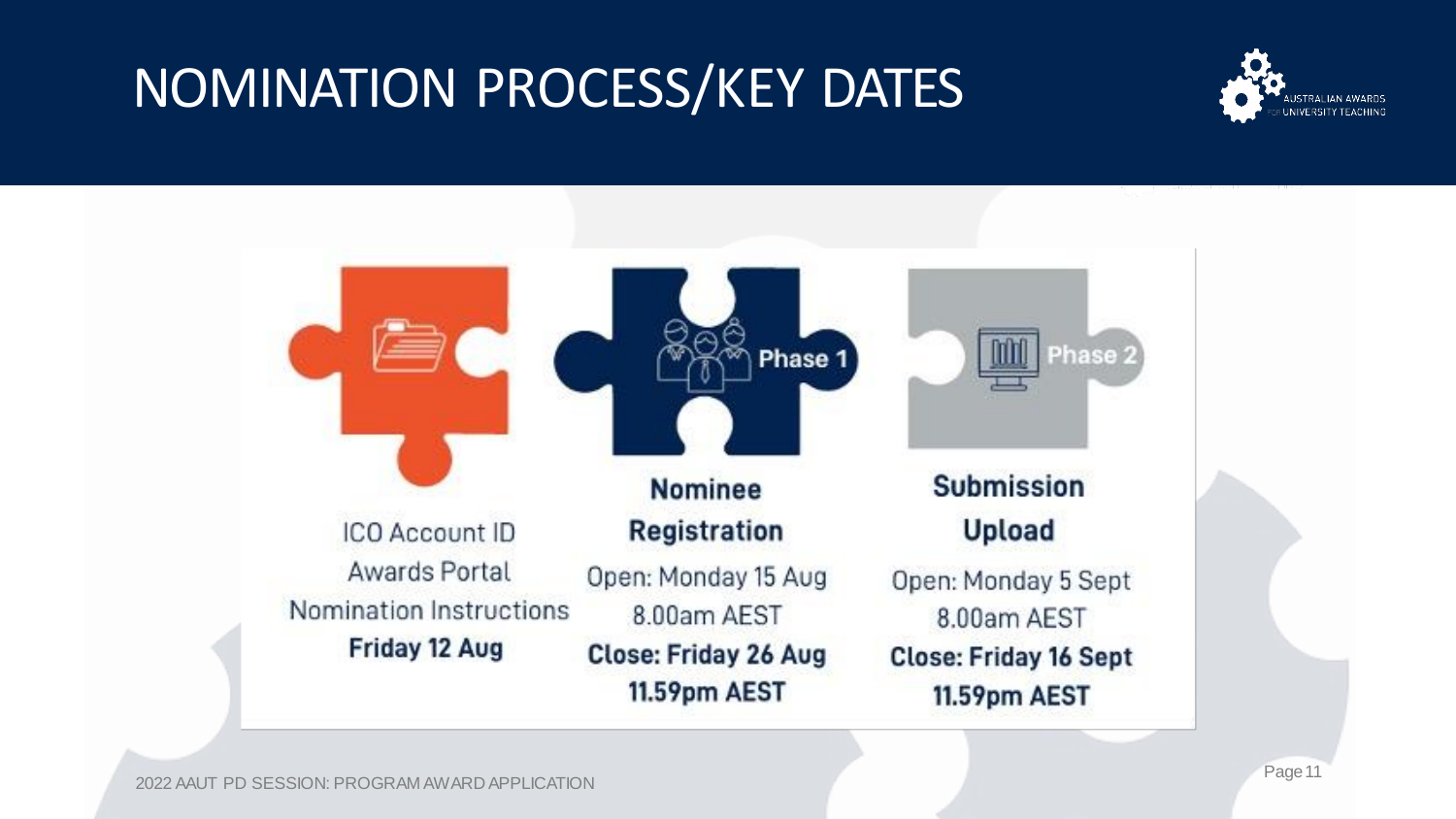#### 2022 AAUT BRIEFING/ PROFESSIONAL DEVELOPMENT SESSIONS (APRIL to JULY)



| <b>28 APR</b> | <b>Introduction to Neville Bonner Award for Indigenous Education</b>          |
|---------------|-------------------------------------------------------------------------------|
| 5 MAY         | <b>Institutional Contact Officers (ICOs) Briefing Session</b>                 |
| <b>19 MAY</b> | Meet the 2018 to 2021 Australian University Teacher of the Year<br>recipients |
| 2 JUN         | <b>Writing a successful AAUT Citation application</b>                         |
| <b>16 JUN</b> | <b>Writing a successful AAUT Program Award application</b>                    |
| <b>30 JUN</b> | <b>Writing a successful AAUT Teaching Award application</b>                   |
| <b>14 JUL</b> | <b>Applying for a Neville Bonner Award for Indigenous Education</b>           |
| <b>28 JUL</b> | <b>Applying for an Early Career application</b>                               |
|               |                                                                               |